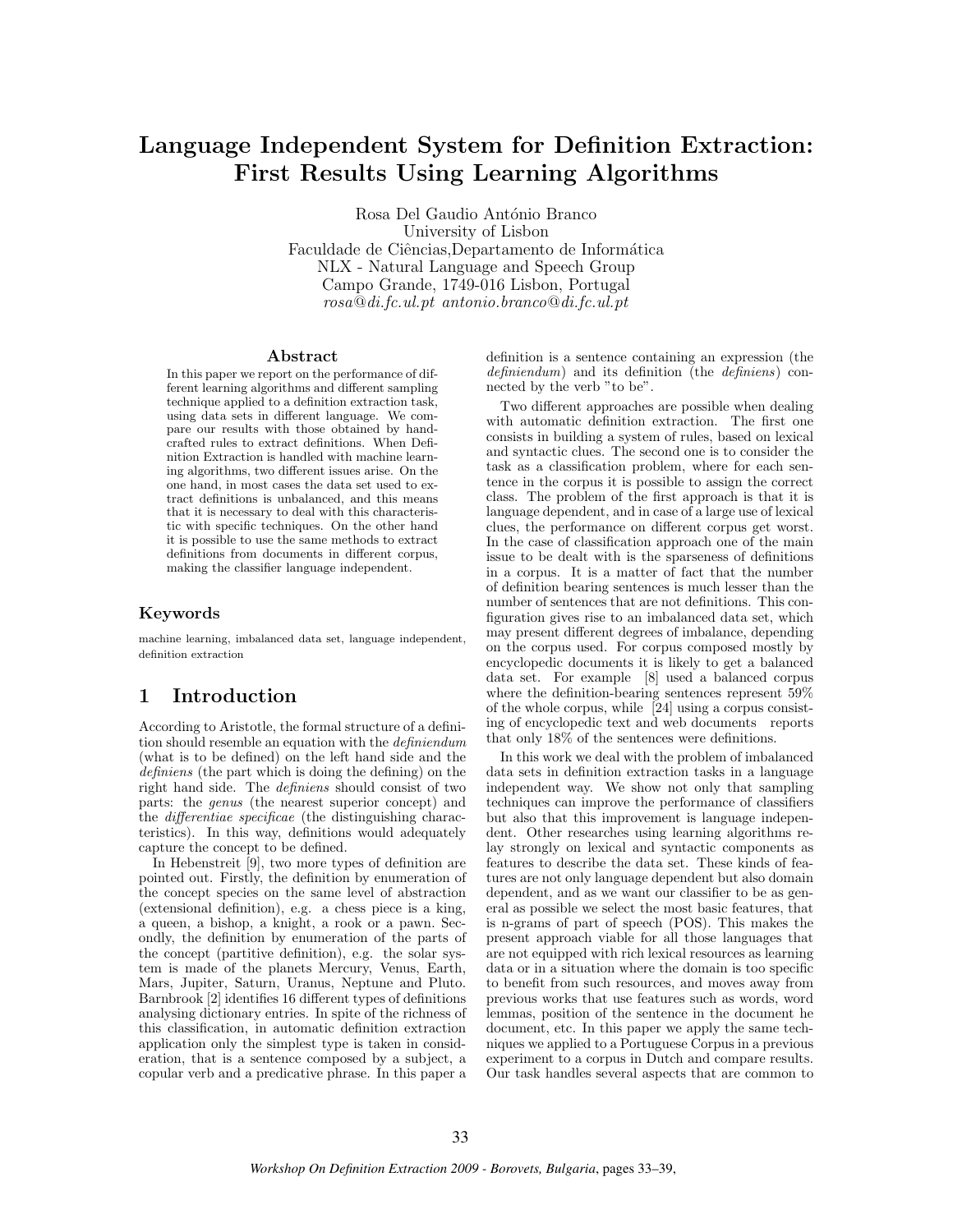different machine learning tasks in NLP application: small amounts of data, inherent ambiguity (definition detection is sometimes a matter of judgment), noisy data (human annotators make mistakes), imbalanced class distribution, this last aspect being the main issue addressed in this paper.

### 2 Related Work

As we said in the previous section there are two main approach to deal with automatic definition extraction, the rule based and the classification one. Regarding the first approach Hearst [11] proposed a method to identify a set of lexico-syntactic patterns to extract hyponym relations from large corpora and extend Word-Net with them. This method was adopted by [19] to cover other types of relations.

DEFINDER [13] is considered a state of the art system. It combines simple cue-phrases and structural indicators introducing the definitions and the defined term. The corpus used to develop the rules consists of well-structured medical documents, where 60% of the definitions are introduced by a set of limited text markers. The nature of the corpus used can explain the high performance obtained by this system (87% precision and 75% recall).

Malaise and colleagues [16] focused their works on the extraction of definitory expressions containing hyperonym and synonym relations from French corpora. These authors used lexical-syntactic markers and patterns to detect at the same time definitions and relations. For the two different relations (hyponym and synonym), they obtained, respectively, 4% and 36% of recall, and 61% and 66% of precision. Turning more specifically to the Portuguese language. Pinto and Oliveira [20] present a study on the extraction of definitions with a corpus from a medical domain. They first extract the relevant terms and then extract definition for each term. An evaluation is carried out for each term; for each term recall and precision are very variable ranging between 0% and 100%.

In the last years machine learning techniques were combined with pattern recognition in order to improve the general results. In particular, [8] used a maximum entropy classifier to extract definition in order to distinguish actual definitions from other sentences. As attributes to classify definition sentences they usedsuch as n-gram and bag-of-words, sentence position, syntactic properties and named entity classes. The corpus used was composed by medical pages of Dutch Wikipedia, where they extracted sentences based on syntactic features. The data set were composed by 2,299 senteces of which 1,366 actual definitions. This gives an initial accuracy of 59%, that was improved with machine learning algorithms until 92.21%

In [6], it is presented a system to extract definition from off-line documents. They experimented with three different algorithms, namely NaïveBayse, Decision Tree and Support Vector Machine (SVM), obtaining the best score with SVM with a a F-measure of 0.83 with a balanced data set.

In [26] they combine syntactic patterns with a Naïve Bayes classification algorithm with the aim of extracting glossaries from tutorial documents in Dutch.

They use several properties and several combination of them, obtaining an improvement of precision of 51.9% but a decline in the recall of 19.1% in comparison with a the syntactic pattern system developed previously by the authors using the same corpus.

Recently, some authors have started to look at this problem of imbalanced data set in the context of definition extraction. In particular, [21] down-sampled their corpus using different ratios (1:1, 1:5, 1:10) in order to seek for best results. The corpus they used presented an original ratio of non-definitions to definitions of about 19. Although they obtained some improvement in terms of F-measure, in particular with the ratio 1 to 5, they cannot improve results obtained with a rule based grammar previously developed using the same corpus. These authors also investigated the use of Balanced Random Forest algorithm in order to deal with this imbalance, succeeding in outperform the rule based grammar previously developed of 5 percentage points [14].

### 3 Corpora

All the two corpora used for experiments were collected in the context of the LT4 $\rm eL$  project  $\rm ^1$ . They were used to develop different tools, such a key-word extractor, a glossary candidate detector and an ontology, in order to support e-learning activities[1] in a multi-language context. The corpora are encoded with a common XML format. The DTD of this format is conforming to a DTD derived from the XCE-SAna DTD, a standard for linguistically annotated corpora [18]. Definition-bearing sentences were manually annotated. In each sentence, the term defined, the definition and the connection verb were annotated using a different XML tag.

The Dutch Corpus is composed by 26 tutorials with a size of about 350,000 tokens. The corpus was annotated part-of-speech information and morphosyntactic features with the Wotan tagger and with lemmatization information with the CGN lemmatizer (for more information about this corpus see [26].

The Portuguese Corpus is composed by 23 tutorials and scientific papers in the field of Information Technology and has a size of 274,000 tokens. It was then automatically annotated with morpho-syntactic information using the LX-Suite [23] a set of tools for the shallow processing of Portuguese with state of the art performance.

In order to prepare the data set for to be used in our experiments a simple grammar for each language was create that extracts all the sentences where the verb "to be" appears as the main verb. For Dutch we obtained a sub-corpus composed by 4,829, 120 of which are definitions, with a ratio of 39:1. For Portuguese we obtained a sub-corpus composed by 1,360 sentences, 121 of which are definitions, with a ratio of about 10:1.

Commonly used features are: bag-of-word, ngrams [17] (either of part-of-speech or of base forms), the position of the definition inside the document [12], the presence of determiners in the definiens and in the definiendum [8]. Other relevant properties can be the

 $\overline{\phantom{a}^1}$ www.lt4el.eu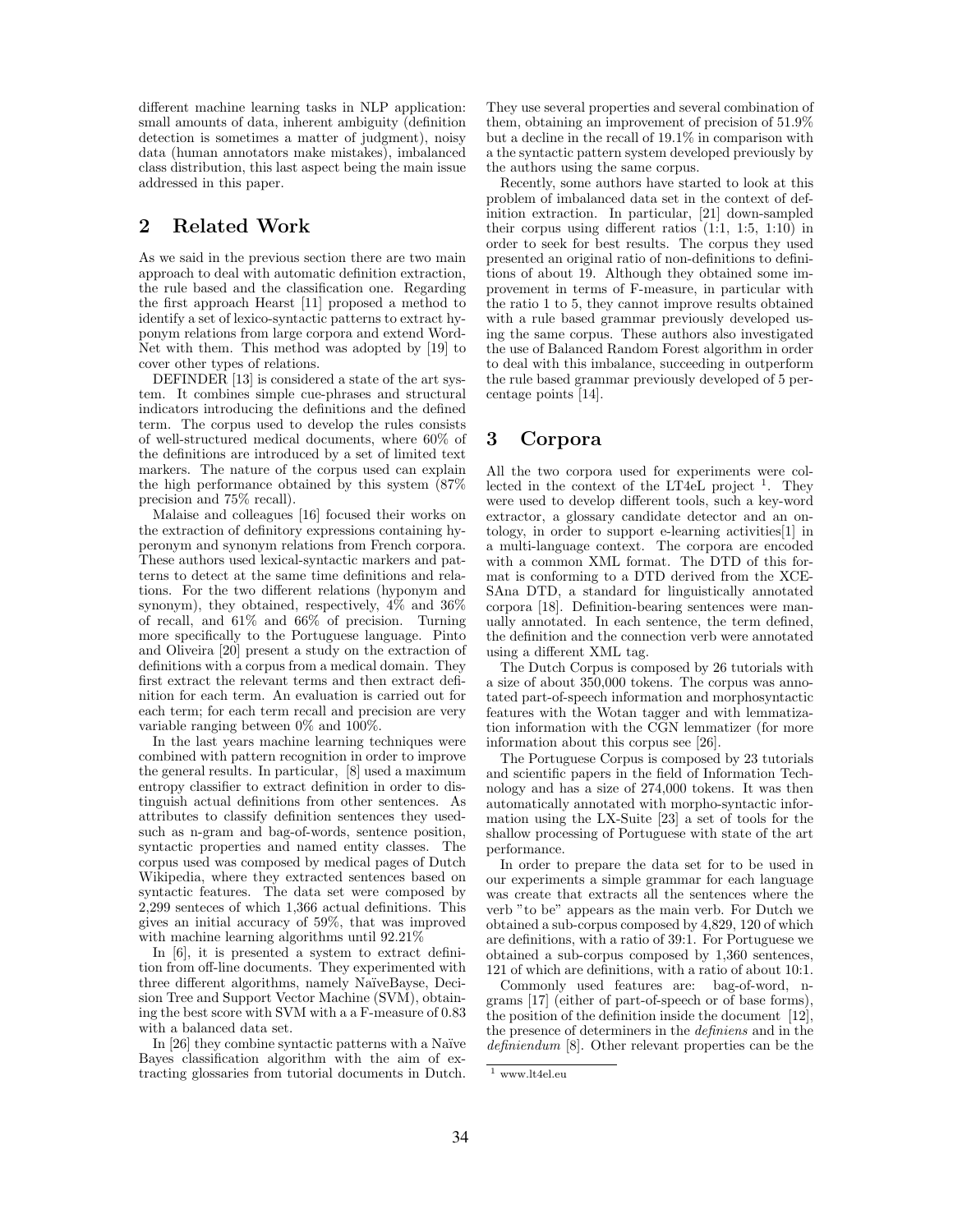presence of named entities [8] or data from en external source such as encyclopedic data, wordnet, etc. [22].

Some features work well with a corpus but not so well in a different corpus, resulting in the impossibility to use the learner with different corpora. The use of the position of a definition-bearing sentence in [8] is an example of a feature that is corpus dependent. The same issue arise when lexical information is used as feature. In order to avoid such limitation we represented instances as n-grams of POS. From both the corpora the 100 most frequent n-grams were extracted and were used as features. Each sentence was represented as an array where cells record the number of occurrences of these n-grams. In this paper, for question of space, only results obtained with the best representation are showed, that is with bi-grams.

### 4 Machine Learning Algorithms

Five different algorithms were used: C4.5, Random Forest, Naïve Bayes, k-NN, SVM. The reason that motivated this choice is twofold: we want to cover different class of algorithms and we want to use algorithms representing the state of the art for definition extraction.

C4.5 and Random Forest are two decision tree algorithms. The first is a relatively simple algorithm that splits the data into smaller subsets using the information gain in order to chose the attribute for splitting the data. The second is a classifier consisting of a collection of decision trees. For each tree, it is selected a random sample of the data set (the remaining is used for error estimation) and for each node of the tree, the decision at that node is based on a restricted number of variables. Regarding C4.5, different configuration were tested: reduced-error pruning instead of C.4.5 pruning, pruned and unpruned option, and with or without Laplace smoothing. Regarding Random Forest, we experimented with different numbers of randomly chosen attributes.

Naïve Bayes is a simple probabilistic classifier that is very popular in natural language application. In spite of its simplicity, it permit to obtain results similar to the results obtained with more complex algorithms. Two different implementation were tested: one in which the numeric estimator precision values are chosen using a kernel estimator for numeric attributes and another using a normal distribution.

The k-NN algorithm is a type of instance-based learning, also called lazy learning because, differently from algorithms above, the training phase of the algorithm consists only in storing the feature vectors and class labels of the training samples and all computation is deferred until the classification phase. In this phase, it computes the distance between the target sample and n samples in the data set, assining the most frequent class. Two different K nearest neighbors classifiers were constructed, with k equal to 1 and to 3.

SVM is a classifier that tries to find an optimal hyperplane that correctly classifies data points as much as possible and separate the point of two classes as far as possible. In this experiment four different classifiers were implemented, using four different kernels, linear, polynominal, radial and sigmoid.

Weka workbench [27] was used to build all the learners.

## 5 Sampling Techniques

In many real-world classification applications, most of the examples are from one of the classes, while the minority class is the interesting one. As most of the learning algorithms are designed to maximize accuracy, the imbalance in the class distribution leads to a poor performance of these algorithms. The issue is therefore how to improve the classification of the minority class examples. A common solution is to sample the data, either randomly or intelligently, to obtain an altered class distribution.

Random over-sampling consists of random replication of minority class examples, while in random downsampling majority class example are randomly discarded until the desired amount is reached. These two very simple methods are often criticized due to their drawbacks. Several authors pointed out that the problem with under-sampling is that this method can discard potentially useful data that could be important for the induction process. On the other hand, Random over-sampling can increase the likelihood of overfitting, since it makes exact copies of the minority class examples.

When speaking about negative and positive example in a dataset, it is important to have in mind that not all the examples have the same value. There are examples that are more prototypical than others and represent better the class to which they belong, others are too similar to be useful, and others are just noise.

It is possible to divide examples in four different classes:

- Noise examples examples that are incorrectly classified
- Borderline examples dangerous since a small amount of noise can make them fall on the wrong side of the decision border.
- Redundant examples too similar to other examples to be useful.
- Safe examples examples that fit perfectly the class to which they belong.

Building on these considerations, several methods were proposed in order to retain safe examples in the re-balanced data set. We present here two of such methods, namely the Condensed Nearest Neighbour Rule and Tomek Link algorithm.

Condensed Nearest Neighbor Rule [10] finds a consistent subset of examples in order to eliminate the examples from the majority class that are distant from the decision border, since these examples might be considered less relevant for learning. A subset  $E' \subset E$ is consistent with E if using a 1-nearest neighbor,  $E'$ correctly classies the examples in  $E$ . First, it randomly draw one majority class example and all examples from the minority class and put these examples in  $E'$ . Next, it uses a 1-NN over the examples in  $E'$  to classify the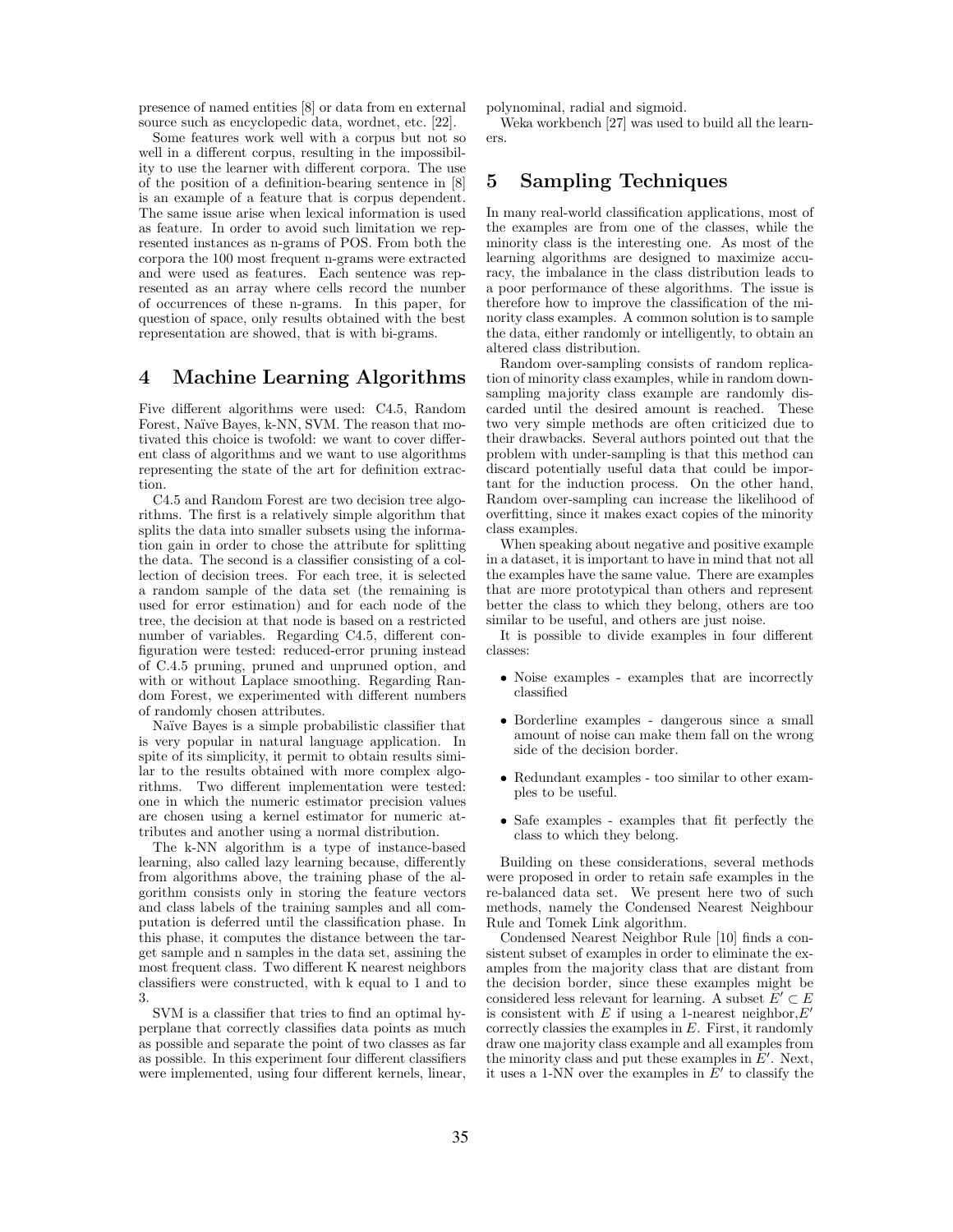examples in  $E$ . Every misclassified example from  $E$  is moved to  $E'$ . It is important to note that this procedure does not find the smallest consistent subset from E. The CNN is sensitive to noise and noisy examples are likely to be misclassified as many of them will be added to the training set.

Tomek links [25] removes both noise and borderline examples. Tomek links are pairs of instances of di?erent classes that have each other as their nearest neighbors. Given two examples  $x$  and  $y$  belonging to different classes, and  $d(x, y)$  the distance between x and y, a  $(x, y)$  pair is called a Tomek link if there is not an example z such that  $d(x, z) < d(x, y)$  or  $d(y, z) < d(x, y)$ . If two examples form a Tomek link, then either one of these examples is noise or both examples are border-line. As an under-sampling method, only examples belonging to the majority class are eliminated. The major drawback of Tomek Link undersampling is that this method can discard potentially useful data that could be important for the induction process. This method has an higher order computational complexity and will run slower than other algorithms.

While the previous methods are intelligent down sampling techniques, SMOTE is an over-sampling method that produces new synthetic minority class examples. SMOTE [7] forms new minority class examples by interpolating between several minority class examples that lie together in "feature space" rather than "data space". For each minority class example, this algorithm introduces synthetic examples along the line segments joining any/all of the k minority class nearest neighbors (in this work k is equal to 3). Synthetic samples are produced taking the difference between the feature vector (sample) under consideration and its nearest neighbors. The difference is multiplied by a random number between 0 and 1 and added to the feature vector under consideration.

#### 6 Evaluation Issues

One of the most used metric is the Error Rate, defined as 1.0- (True Positive+True Negative)/(True Positive-False Positive+False Negative+True Negative). However using this metric implies that the class distribution is known and fixed, an assumption that does not hold in real world applications as the one proposed here. Moreover, Error Rate is biased to favor the majority class, making it a bad choice when evaluating the effects of class distribution. Other aspect against the use of Error Rate is that it considers different classification errors as equally important, and in domains such medical diagnosis, the error of diagnosing a sick patience as healthy is a fatal error while the contrary is considered a much less serious error. This means that a metric such as Error Rate is sensitive to class imbalance.

It is possible to derive metrics that are not sensitive to the skew of the data. In particular, four metrics are proposed in [4]:

• False Negative rate: F N  $/$ (T P +F N) - the percentage of positive examples misclassified as belonging to the negative class

- False Positive rate: F P  $/$ (F P + T N) the percentage of negative examples misclassified as belonging to the positive class
- True Negative rate: T N  $/(F P + T N)$  the percentage of negative examples correctly classified as belonging to the negative class
- False Positive rate: T P  $/$ (T P +F N) the percentage of positive examples correctly classified as belonging to the positive class

A good classifier should try to minimize FN and FP rates, and maximize TN and TP rates. Unfortunately, there is a tradeoff between these two metrics, and in order to analyze this relationship ROC graphs are used. ROC graphs are two-dimensional graphs where TP rate is plotted on the Y axis and FP rate is plotted on the X axis. ROC graphs are consistent for a given problem even if the distribution of positive and negative instances is highly skewed.

It is important to notice that the lower left point (0, 0) represents the strategy of never issuing a positive classification: such a classifier produces no false positive errors but also gains no true positives. The opposite strategy, of unconditionally issuing positive classifications, is represented by the upper right point  $(1, 1)$ .

In order to compare classifiers, it is possible to reduce a ROC curve to a scalar value representing the performance of the classifier. Area Under the ROC (AUC) is a portion of the area of the unit square. Its value will always be between 0 and 1. However, because random guessing produces the diagonal line between $(0,0)$  and $(1,1)$ , which has an area of 0.5, no realistic classier should have an AUC less than 0.5. The AUC is equivalent to the Wilcoxon test of ranks and it is also related to Gini coefficient (for an exhaustive description of ROC and AUC in assessing machine learning algorithms see [5]) . In this work, we will use the AUC measure in order to assess the performance of classifiers. Furthermore, for each classifier, we present also the F-measure in order to compare our results to previous works in this area. F-measure is a combination of Recall and Precision metrics:

 $F-measure = \frac{2*Precision*Recall}{(Precision+Recall)}$ 

#### 7 Results and Discussion

In this section, we show the results obtained with the different learning algorithms and with the different sampling techniques used for both corpora. We also present results obtained using the original data set, which is the data set with the original imbalance. This result represents our base line against which results obtained with sampled data sets are to be compared with. Values in bold represent the best score for each classifier.

Tables 1 and 2 display the performance of the two classifiers using k-NN algorithm. In particular Table1 reports on the results of the most basic implementation of k-NN, that is with k equal to 1 (1-NN). In this case a test example is simply assigned to the class of its nearest neighbor. Table 2 displays results obtained by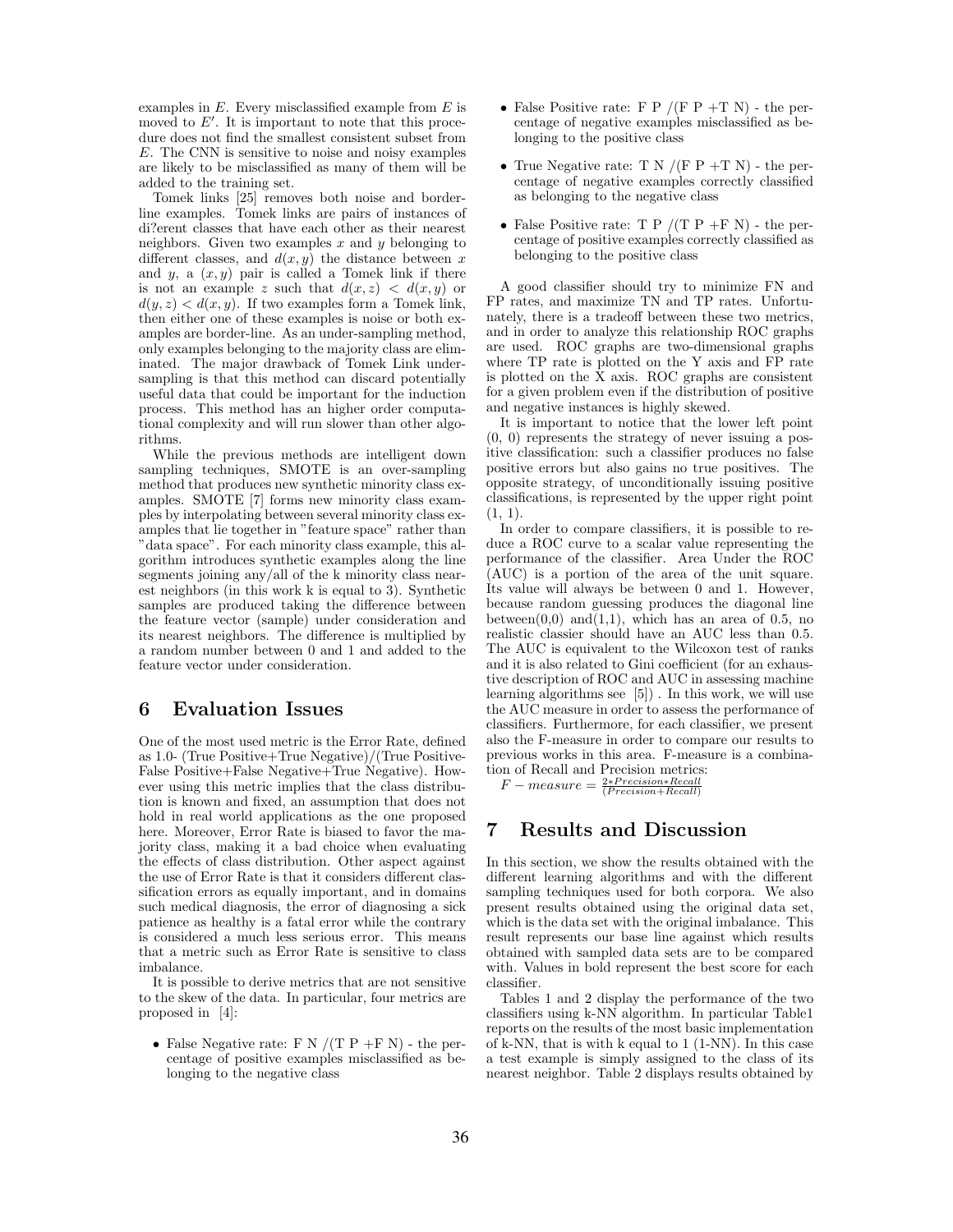|              | $1-NN$ |      |       |      |
|--------------|--------|------|-------|------|
|              | р      | T    |       |      |
| Sampling     | F-m    | AUC  | $F-m$ | AUC  |
| Original     | 0.19   | 0.56 | 0.06  | 0.55 |
| Dowsampling  | 0.62   | 0.57 | 0.57  | 0.55 |
| Oversampling | 0.36   | 0.55 | 0.18  | 0.52 |
| <b>SMOTE</b> | 0.63   | 0.66 | 0.40  | 0.70 |
| CNN          | 0.23   | 0.52 | 0.56  | 0.54 |
| Tomek        | 0.57   | 0.59 | 0.35  | 0.56 |

Table 1: Results using  $k$ -NN algorithm with  $k=1$ 

|              | $3-NN$ |      |       |      |
|--------------|--------|------|-------|------|
|              | Р      | T    |       |      |
| Sampling     | $F-m$  | AUC  | $F-m$ | AUC  |
| Original     | 0.17   | 0.57 | 0.20  | 0.51 |
| Dowsampling  | 0.62   | 0.59 | 0.59  | 0.61 |
| Oversampling | 0.51   | 0.58 | 0.33  | 0.56 |
| <b>SMOTE</b> | 0.66   | 0.70 | 0.42  | 0.74 |
| CNN          | 0.65   | 0.61 | 0.57  | 0.55 |
| Tomek        | 0.64   | 0.66 | 0.28  | 0.63 |

Table 2: Results using  $k$ -NN algorithm with  $k=3$ 

a classifier using a k-NN algorithm with k equal to 3  $(3-NN)$ .

Regarding the results obtained with the algorithm 1-NN in Table 1, it is interesting to notice that, for the AUC metric, only the SMOTE sampling technique is able to significantly improve the base line for both corpora. For the Portuguese corpus there is an improvement of 10 points while for the Dutch corpus the improvement is even greater, reaching 15 points. The situation is slightly different for the F-measure. In this case, the best result is obtained by SMOTE for the Portuguese and by down sampling for Dutch. Results obtained with the 3-NN algorithm are very similar to those obtained with the 1-NN in terms of which sampling technique shows the greater improvements. It is worthwhile to notice that although the base lines for the above classifiers are very similar, they differ in the way they respond to the sampling techniques. In particular the 3-NN algorithm seems to take more advantage from the use of sampling, since it obtains better results in all the experiments and for both languages.

The results displayed in Table 3 refer to the best setting for the C4.5 classifier, where the tree was pruned using the C4.5s standard pruning procedure and no Laplace correction. Regarding Table 4, the classifier was built using 10 different trees. For both corpora SMOTE sampling method presents the best results in terms of AUC and F-measure, but in the case of Dutch the improvement regarding the base line was much greater in comparison with the improvement for Portuguese. Even if the base Iine for Dutch was worst at the end the it outperformed results obtained with the Portuguese corpus. The same observation holds for results present in Table 4.

Table 5 displays results obtained with a SVM classifier using a sigmoid kernel. The AUC base line for this classifier is very low, with a value below or equal to 0.5. With the use of sampling techniques the performance of this classifier is comparable to the 1-NN.

|              | C4.5 |      |       |      |
|--------------|------|------|-------|------|
|              | р    | T    |       |      |
| Sampling     | F-m  | AUC  | $F-m$ | AUC  |
| Original     | 0.17 | 0.65 | 0.09  | 0.49 |
| Dowsampling  | 0.58 | 0.59 | 0.66  | 0.67 |
| Oversampling | 0.37 | 0.67 | 0.25  | 0.65 |
| <b>SMOTE</b> | 0.77 | 0.87 | 0.81  | 0.91 |
| <b>CNN</b>   | 0.62 | 0.61 | 0.55  | 0.56 |
| Tomek        | 0.63 | 0.60 | 0.58  | 0.63 |

|  |  |  |  | <b>Table 3:</b> Results using $C$ 4.5 algorithm |
|--|--|--|--|-------------------------------------------------|
|--|--|--|--|-------------------------------------------------|

|              | Random | Forest |          |      |
|--------------|--------|--------|----------|------|
|              | Р      | T      |          | Н    |
| Sampling     | $F-m$  | AUC    |          |      |
| Original     | 0.13   | 0.65   | 0.02     | 0.56 |
| Dowsampling  | 0.57   | 0.65   | 0.61     | 0.69 |
| Oversampling | 0.21   | 0.64   | 0.02     | 0.64 |
| <b>SMOTE</b> | 0.75   | 0.94   | 0.77     | 0.96 |
| <b>CNN</b>   | 0.59   | 0.66   | 0.58     | 0.58 |
| Tomek        | 0.65   | 0.59   | $0.61\,$ | 0.73 |

Table 4: Results using Random Forest algorithm

Although SVM is a complex algorithm, it achieves a performance similar to the simplest algorithm used in this work, namely 1-NN. Furthermore it is the only classifier where the SMOTE does not show the best result, considering either AUC or F-measure.

The results in Table 6 refer to a Naïve Bayes classifier using normal distribution. As for the previous algorithm (except for SVM), the best results is obtained with the SMOTE technique, but there is a difference between the two corpora. For the Portuguese data set the base line is higher than for the other classifiers in terms of both metrics taken in consideration, but the improvements achieved with the use of sampling do not outperform the performance of other classifiers, namely C4.5 and Random Forest. On the other hand, for the Dutch data set the best results are obtained with Naïve Bayes even if the initial base line is similar to that obtained with 3-NNm atleast regarding F-measure.

In general for both the languages, the SMOTE sampling technique shows the best results in terms of AUC, followed by Tomek Link and Random oversampling. These results are comparable with those reported in the literature on imbalanced data sets in general. In a comprehensive study on the behavior of several methods for balancing training data, using 11

|              | <b>SVM</b> |      |       |      |
|--------------|------------|------|-------|------|
|              | р          | Т    |       |      |
| Sampling     | $F-m$      | AUC  | $F-m$ | AUC  |
| Original     | 0.12       | 0.48 | 0.02  | 0.50 |
| Dowsampling  | 0.67       | 0.68 | 0.65  | 0.65 |
| Oversampling | 0.61       | 0.59 | 0.60  | 0.64 |
| <b>SMOTE</b> | 0.60       | 0.60 | 0.32  | 0.59 |
| <b>CNN</b>   | 0.59       | 0.57 | 0.61  | 0.59 |
| Tomek        | 0.64       | 0.49 | 0.63  | 0.66 |

Table 5: Results using SVM algorithm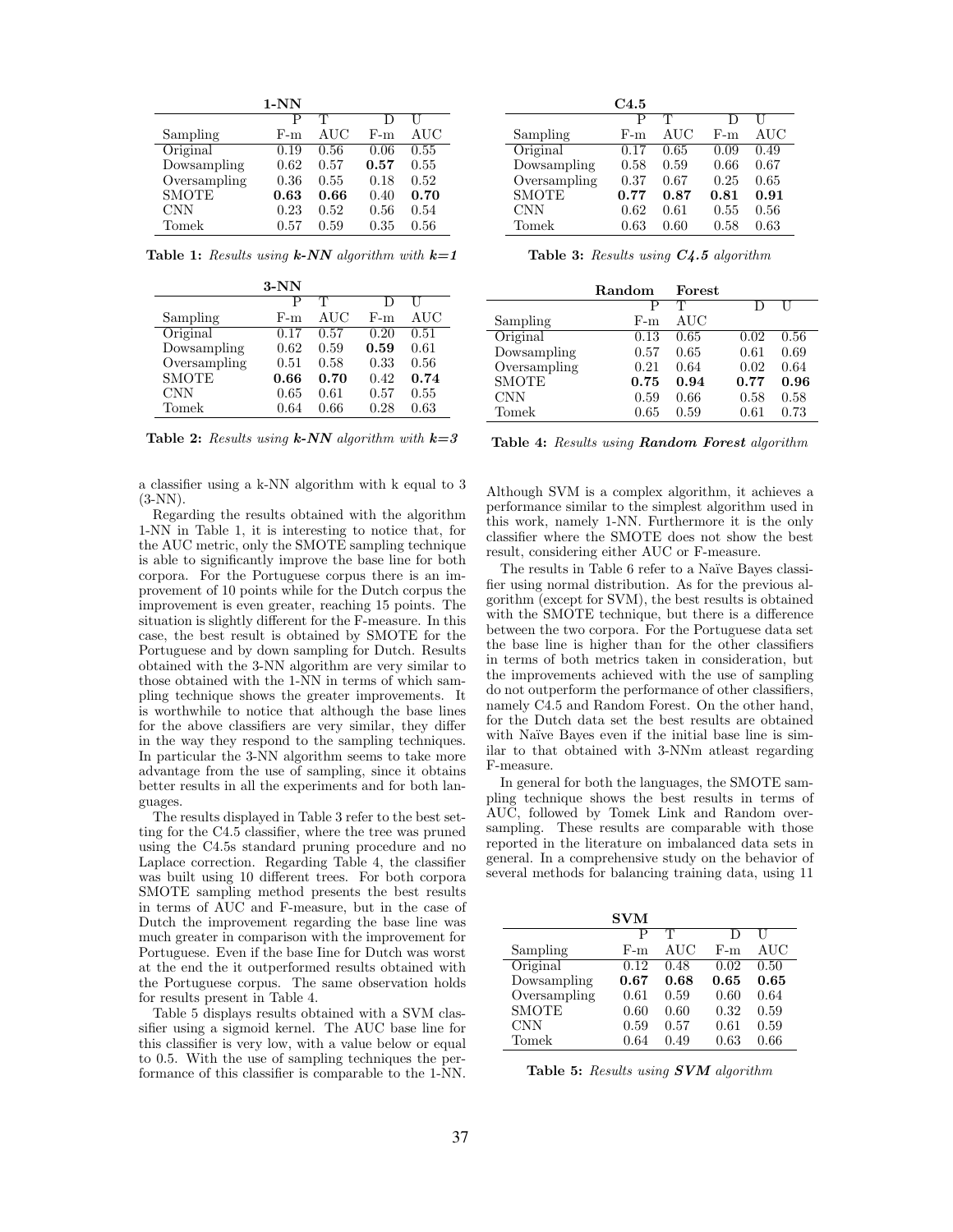|              | Naïve | <b>Bayes</b> |      |      |
|--------------|-------|--------------|------|------|
|              | D     | T            | D    |      |
| Sampling     | F-m   | AUC          |      |      |
| Original     | 0.24  | 0.66         | 0.12 | 0.75 |
| Dowsampling  | 0.62  | 0.62         | 0.70 | 0.72 |
| Oversampling | 0.67  | 0.68         | 0.68 | 0.75 |
| <b>SMOTE</b> | 0.72  | 0.76         | 0.95 | 0.97 |
| <b>CNN</b>   | 0.64  | 0.63         | 0.66 | 0.69 |
| Tomek        | 0.69  | 0.72         | 0.67 | 0.77 |

Table 6: Results using Naïve Bayes

UCI data sets <sup>2</sup>, Batista and colleagues [4] show that in most cases and with several data sets in different domains SMOTE and Random over-sampling are the most effective methods. In general, they lead to a rise in the AUC metric of few percentage points (1 to 4), when the base line was already high (more than 0.65), while where the base line was under this value the improvement was comparable to the one obtained in our work. In particular for the flag data set, they obtained an improvement of 34 percentage points.

Focusing on Natural Language applications [15] apply these methods to sentence boundary detection in speech, showing that SMOTE and down-sampling get the best results with an AUC of 0.89 (the base line being 0.80). However, they did not experiment intelligent down-sampling methods such as CNN or Tomek Link. Batista in [3] gets the best results in terms of AUC with an improvement of 4 percentage points on the original data set using a combination of SMOTE with Tomek link, followed by simple SMOTE, in a case study on automated annotation of keywords.

In our case the improvement regarding the original data set is between 10 and 29 percentage points, demonstrating how these methods can be effective in this application.

Regarding the comparison with other work in definition extraction, the improvement obtained on the Fmeasure, with the best result of 0.77 with C4.5 classifier, outperforms most of the systems using learning algorithms, confirming the importance of sampling techniques in supporting definition extraction tasks. [26], using the same corpus we used, reports on a F-measure of 0.73, obtained with a combination of syntactic rules and a Na¨ıve Bayes classifiers for Dutch while [21], with a similar approach, but for the Polish language, obtain a F-measure of 0.35. Furthermore in all these works a combination of features are used in order to reach best results, while in this paper we only use bi-grams of POS as features. To conclude, our results are comparable with systems that represent the state of the art in the area, such as DEFINDER, which shows a F-mesure of 0.80.

#### 8 Conclusions and Future Work

In this paper we have compared the performance of different learning algorithms and different sampling technique on a definition extraction task, using data sets in different language. Results presented show that this approach can be very effective in comparison to handcrafted rule to extract definitions, in terms of amount of time and performance. Furthermore techniques here presented are language and domain independent, making them a interesting resource in the field of Question Answering. Next steps in our researches will be integrate our classifier in a QA system in order to test this results in a much real world context.

#### References

- [1] M. Avel˜as, A. Branco, R. D. Gaudio, and P. Martins. Sup-porting e-learning with language technology for portuguese. In Proceedings of the International Conference on the Computational Processing of Portuguese (PROPOR2008). Springer, 2008.
- [2] G. Barnbrook. Defining Language: a local grammar of definition sentences. John Benjamins Publishing Company, 2002.
- [3] G. E. A. P. A. Batista, A. L. C. Bazzan, and M. C. Monard. Balancing training data for automated annotation of keywords: a case study, 2003.
- [4] G. E. A. P. A. Batista, R. C. Prati, and M. C. Monard. A study of the behavior of several methods for balancing machine learning training data. SIGKDD Explor. Newsl., 6(1):20-29, 2004.
- [5] A. P. Bradley. The use of the area under the roc curve in the evaluation of machine learning algorithms. *Pattern Recogni*tion, 30:1145–1159, 1997.
- [6] X. Chang and Q. Zheng. Offline definition extraction using machine learning for knowledge-oriented question answering. In D.-S. Huang, L. Heutte, and M. Loog, editors, ICIC (3), volume 2 of Communications in Computer and Information Science, pages 1286–1294. Springer, 2007.
- [7] N. V. Chawla, K. W. Bowyer, L. O. Hall, and W. P. Kegelmeyer. Smote: Synthetic minority over-sampling tech-nique. Journal of Artificial Intelligence Research, 16:321–357, 2002.
- [8] I. Fahmi and G. Bouma. Learning to identify definitions us-ing syntactic feature. In R. Basili and A. Moschitti, editors, Proceedings of the EACL workshop on Learning Structured Information in Natural Language Applications, Trento, Italy, 2006.
- [9] H. Gernot. Defining patterns in translation studies: Revisiting two classics of german translation. Translationswissenschaft in Target, 19(2):197–215, 2007.
- [10] P. E. Hart. The condensed nearest neighbor rule (corresp.). Information Theory, IEEE Transactions on, 14(3):515–516, May 1968.
- [11] M. A. Hearst. Automatic acquisition of hyponyms from large text corpora. In *Proceedings of the 14th conference on Computational linguistics*, pages 539-545, Morristown, NJ, USA, 1992. Association for Computational L
- [12] H. Joho and M. Sanderson. Retrieving descriptive phrases from large amounts of free text. In Proceeding of hte 9th international conference on Information and knowledge management, pages 180–186, 2000.
- [13] J. Klavans and S. Muresan. Evaluation of the DEFINDER system for fully automatic glossary construction. In Proceedings of the American Medical Informatics Association Symposium (AMIA 2001), 2001.
- [14] L. Kobylinski and A. Przepiorkowski. Definition extraction with balanced random forests. In A. Ranta, editor, Go-TAL 2008, pages 237–247, Gothenburg, 2008. Springer-Verlag Berlin Heidelberg.
- [15] Y. Liu, N. V. Chawla, M. P. Harper, E. Shriberg, and A. Stol-cke. A study in machine learning from imbalanced data for sentence boundary detection in speech. Computer Speech & Language, 20(4):468–494, 2006.
- [16] V. Malais, P. Zweigenbaum, and B. Bachimont. Detecting semantic relations between terms in definitions. In the 3rd edition of CompuTerm Workshop (CompuTerm 2004) at Coling 2004, pages 55–62, 2004.

 $^2$ http://archive.ics.uci.edu/ml/